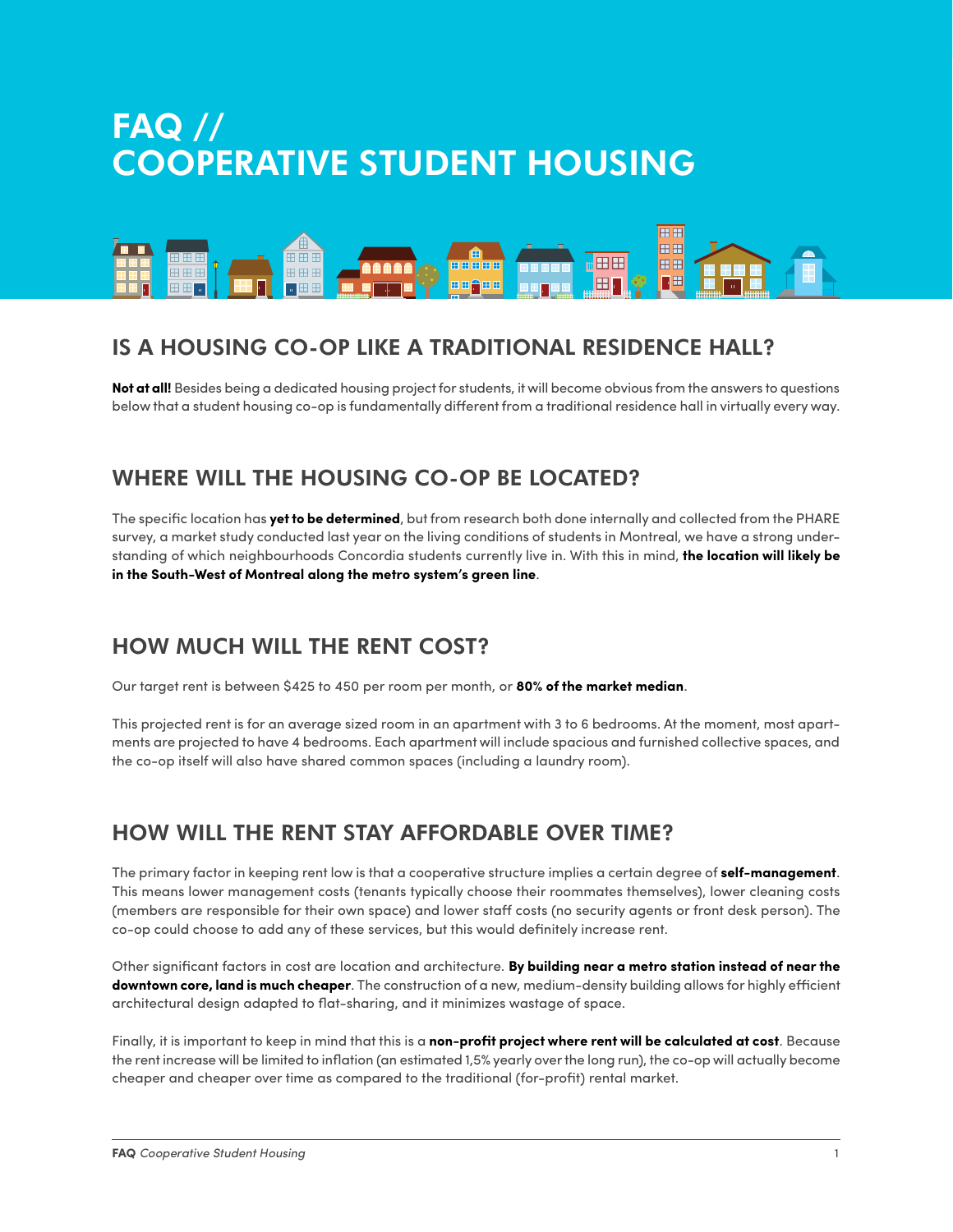### WHAT ABOUT UTILITIES (INTERNET, HEATING, HOT WATER AND HYDRO?)

Internet will not be included in rent, but it would be **possible for the co-op to negotiate a collective discount** with an internet provider to lower costs if so desired by its members. For example, the student co-op in Sherbrooke currently take advantage of a 'group rate' for internet.

Hot water and hydro will also not be included in rent, but each apartment will have its **own water heater and electricity meter to avoid wastage**.

The **cost of heating is expected to be substantially lower** than in most apartments, because **the building will be built from scratch and therefore more energy efficient**. Most apartments in Montreal were built before 1960, so you can imagine the difference of living in a building made in 2016!

# HOW LONG WOULD THE LEASE BE?

**Leases will last 12 months.** This length of lease promotes year-round community building, but maintains affordability by keeping management costs low. Otherwise, the co-op may have to operate a hotel or hostel in the summer months, which is both costly and against the mission of housing co-ops.

#### WILL YOU BE ABLE TO SUBLET YOUR ROOM?

Absolutely!

As long as the law is respected, a **co-op member is free to sublet their room** (for example, if a member leaves for a semester while abroad or for summer holiday). The co-op will be able to collectively manage and facilitate the sub-leasing process, if needed.

# IS THERE A MEAL PLAN?

Since this is a self-managed community, **no meal plan** is in the works.

However, if desired, there will be opportunities for the co-op to facilitate group purchasing of food in bulk, to install urban agricultural facilities in the courtyard, or to collaborate with community organizations that work on food-related projects to **lower the cost of food for everyone**. The co-op could also potentially act as a drop-off point for Community Supported Agriculture (CSA) boxes.

# WILL THE CO-OP BE WHEELCHAIR ACCESSIBLE?

In line with the principles of universal accessibility, all of the co-op's **collective spaces will be wheelchair accessible, as well as ground floor apartments**.

Unfortunately, it will not be feasible within the budget to provide an elevator to make other floors more accessible. Therefore, ground floor apartments will be prioritized for members with declared accessibility preferences.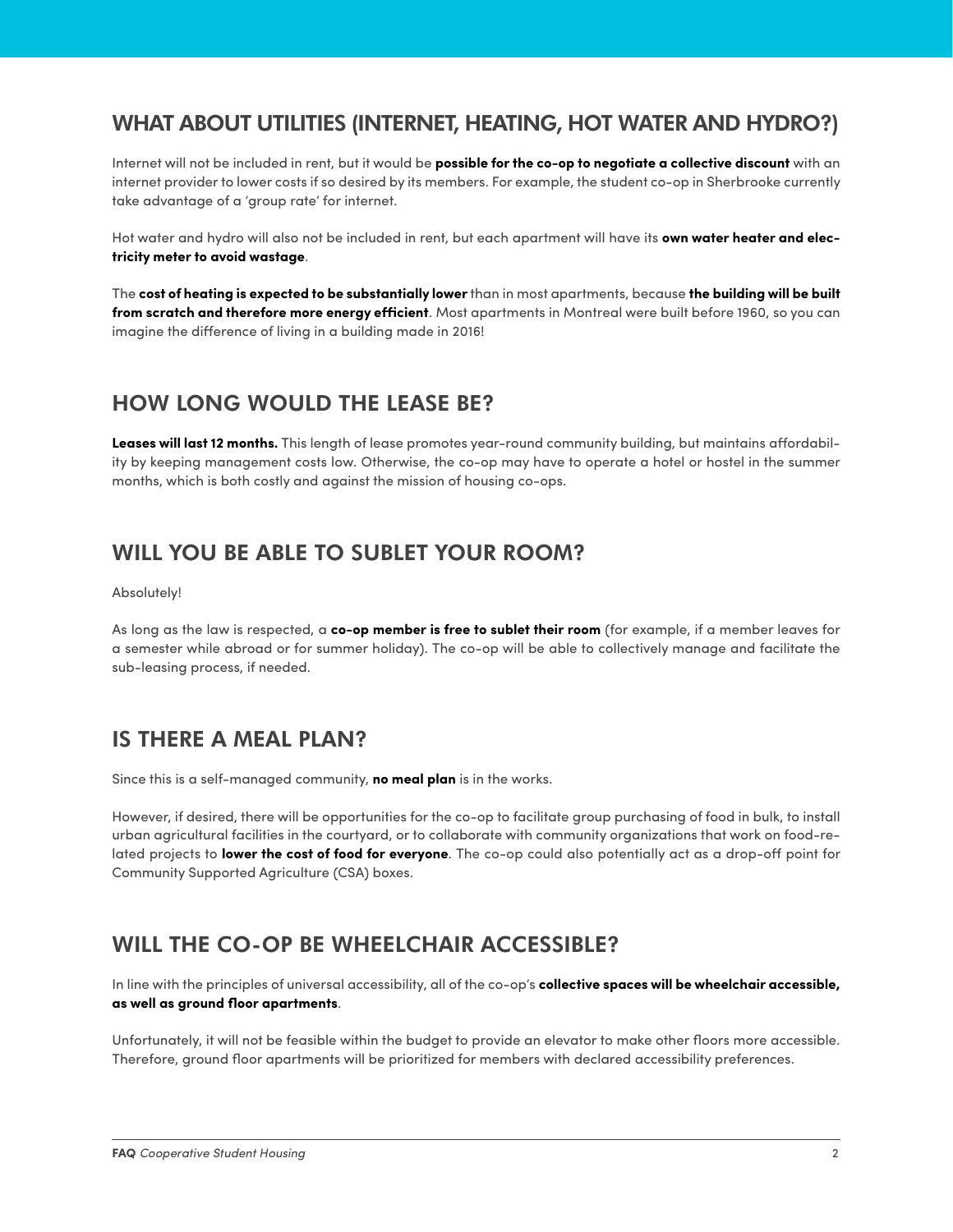#### WHAT HAPPENS IF A PIPE BURSTS, OR IF THERE IS A BED BUG INFESTATION?

There will be a **reserve fund**, collected from a portion of monthly rents, which will be set aside for any major structural repairs as consequence of normal wear and tear. The co-op can act as a perfect "landlord," since each year there will be sufficient budget to act quickly in response to any issues with the building.

In the case of burst pipes or other accidents, the building insurance will cover unexpected expenses so it will cost near to nothing for the co-op itself.

For bug infestations and smaller repairs, the co-op has an annual budget to hire exterminators and technicians.

# WHERE WILL I BE ABLE TO PARK MY CAR?

Just like with other rental apartment buildings in Montreal, there will be street parking for your car near the co-op.

Depending on the finalized location of the co-op, in certain neighborhoods a parking sticker may be required. However, **close proximity to metro stations and accessibility by bicycle remain high priorities in choosing a location**, so ideally you won't need a car to get around!

# WHO WILL OWN THE CO-OP?

The entity of the co-op itself is the property of its members, i.e. the tenants, who manage and organize themselves. This way, the day to day management is administered by the co-op, which decides what staff to hire, who the new tenants are, what they do with common spaces, etc. **This also means that the members are their own landlord!**

The goal behind creating cooperative student housing is to expand the accessibility of affordable housing. Eventually, this would mean establishing multiple co-ops overtime which would network, share resources, and pool assets in order to amplify the capacity to build even more affordable housing for students.

# WHO WILL SIT ON THE BOARD FOR THE CO-OP, AND HOW ARE THEY SELECTED?

The legal structure planned for the co-op is called a "solidarity co-op" (like the Hive Café's model), and will be composed of a **nine-person board of directors, made up of tenant-members and support-members**. This model was inspired by the success of student housing co-op in Sherbrooke.

The **majority of board members will of course be the tenant-members**, and they elect amongst themselves six people to sit on the board at an Annual General Meeting.

Then there are support members, who generally represent organizations chosen to support the co-op (for example, the CSU would occupy one of these member seats). **Support-members make up a minority of the board**, with three seats in total. These support members, despite having no significant power on the board, can play an important role in compensating for institutional memory due to tenant turnover, which is an issue due to the transient nature of university students.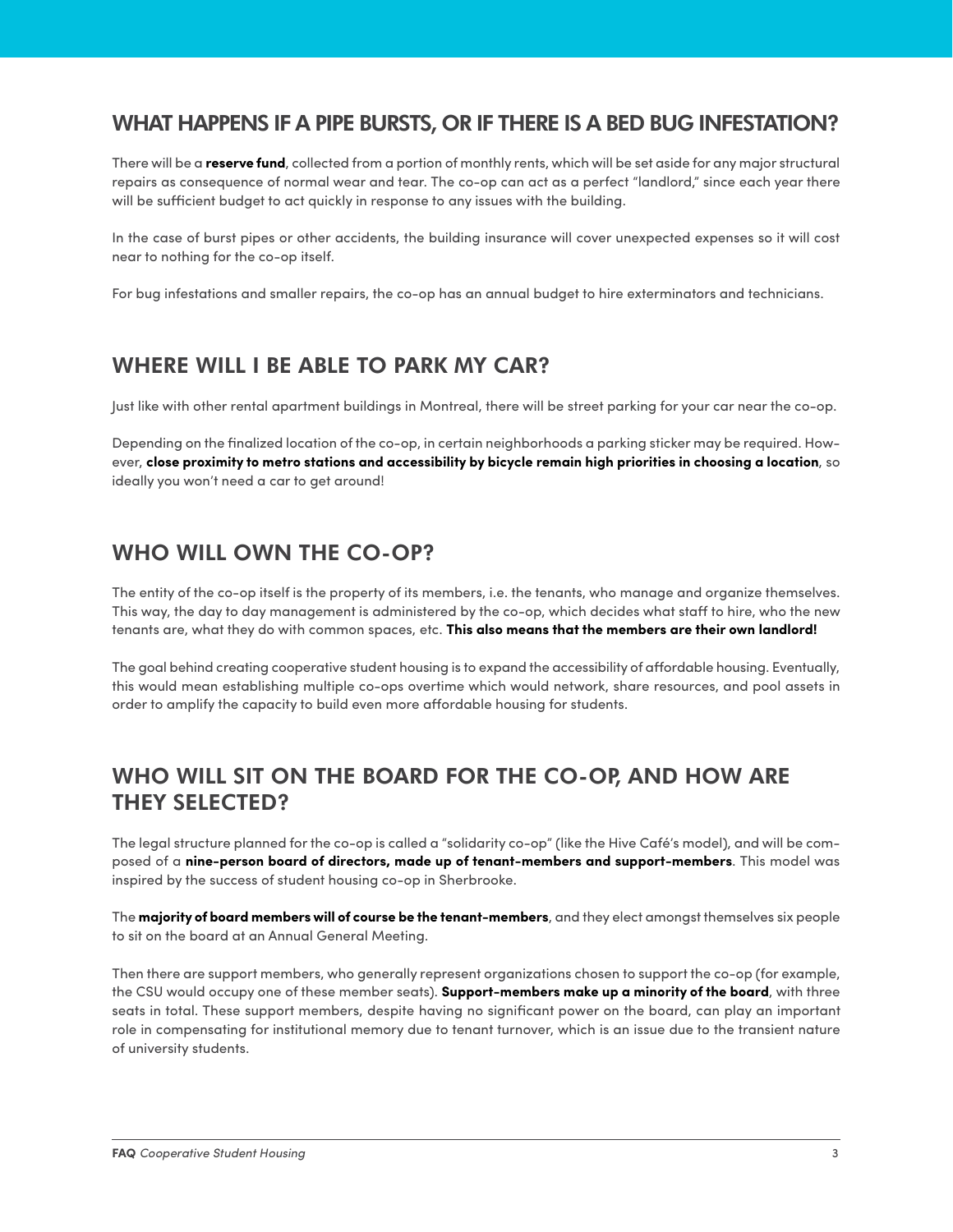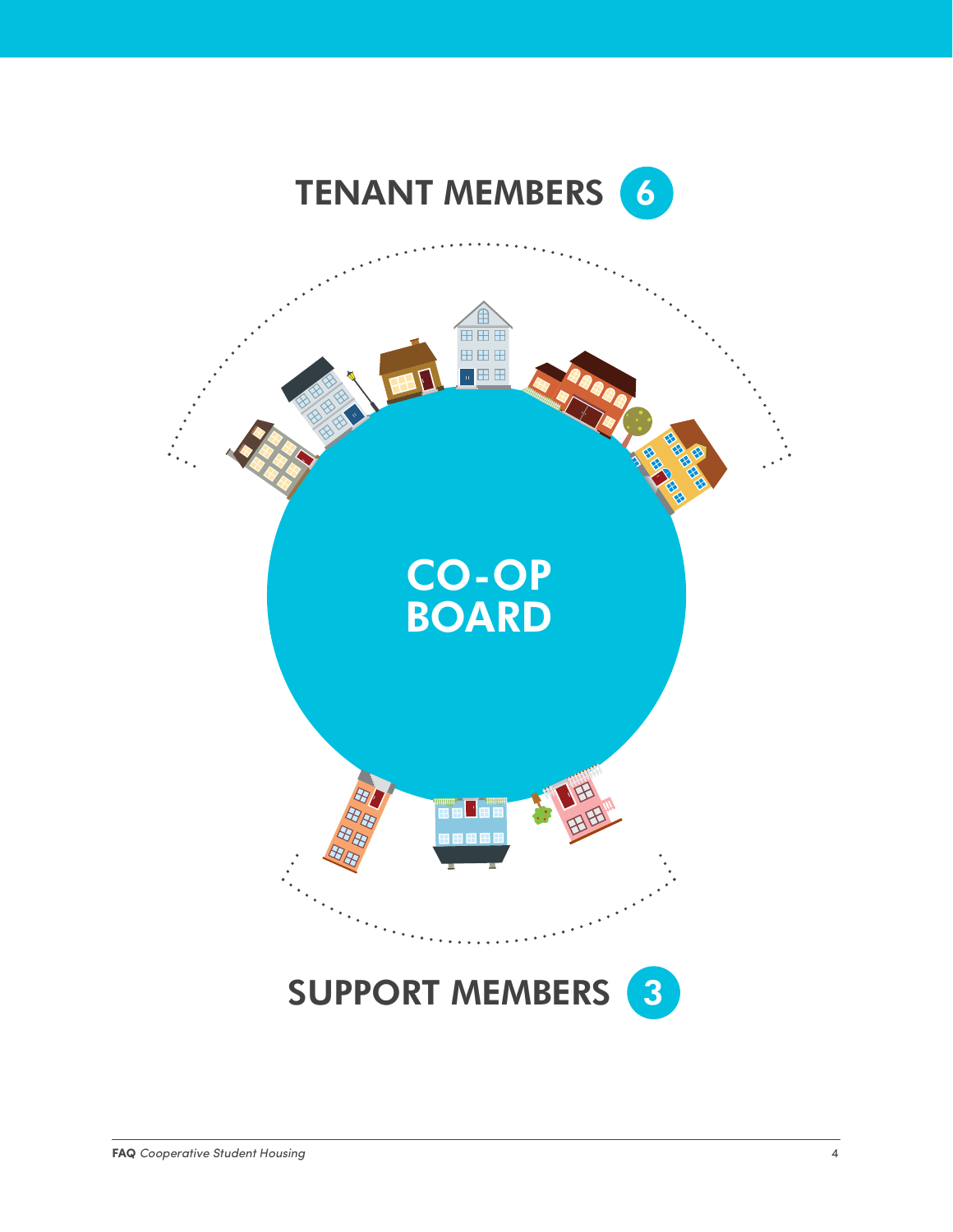# WHO WILL BE THE FIRST TENANTS TO LIVE IN THE HOUSING CO-OP, AND HOW WILL THEY BE SELECTED?

Members of the CSU—**that is, registered undergraduate students at Concordia**—will have exclusive registration for the Co-op.

A provisional committee will be composed of people interested in recruiting the first cohort of co-op members. This committee will be responsible for choosing other members (on precedent, co-ops usually do so through interview process).

This entire process of finding tenants will only begin after the co-op's location has been finalised.

# WHO WILL RUN THE DAY TO DAY MAINTENANCE OF THE CO-OP?

In line with the co-op's self-management values, tenants will be in charge of (collectively) cleaning their own apartment.

Since there will be no corridors or hallways, the only collective spaces to maintain in the co-op will be a big outdoor courtyard and a common interior space. It is currently included in the budget forecast for the co-op to provide a free room to one of its members in exchange for the regular maintenance of these collective spaces (eg. shoveling snow in the winter).

The co-op has a budget for hiring administrative personnel for collecting rent, accounting, renting of empty apartments, managing the co-op's insurance coverage, and hiring specialized labor for building reparation and specialized maintenance (eg. ventilation checkup, extermination, etc.) when needed.

# DOES CO-OPERATIVE STUDENT HOUSING EXIST ELSEWHERE?

Absolutely! In many countries—such as Canada, the United States, Switzerland, Norway and Germany – student unions and co-ops play important roles in providing affordable housing for students. There are dozens of student co-ops spread throughout North America, most of which are members of the US-based North American Students of Co-Operation (NASCO).

There are currently two student housing co-ops in Quebec: one in Sherbrooke and one in Trois-Rivières.

# WHAT WILL CONCORDIA STUDENTS GET OUT OF THIS?

The student housing co-op will have many benefits for the Concordia community.

First, the co-op will have exclusive registration for registered undergraduate students, as CSU members. The co-op will be located in a neighborhood where many Concordia students already live, to be determined by market survey data collected last year.

In addition, by demonstrating real alternatives to the troublesome tenant market in Montreal, Concordians will have the opportunity to be innovators in practical solutions that address the baseline necessity of affordable, safe, and dignified housing.

Through the prioritization of collective living spaces and common areas that are adaptable to the creative minds of students, **you decide how you live as a tenant in an empowering living environment**! For many of us, this may be our first time living independently, so why not have the experience be one that's stimulating and transformative.

This project is an important step towards potentially building student housing co-ops at a larger scale in Montreal, which would benefit the city's university students for decades to come!